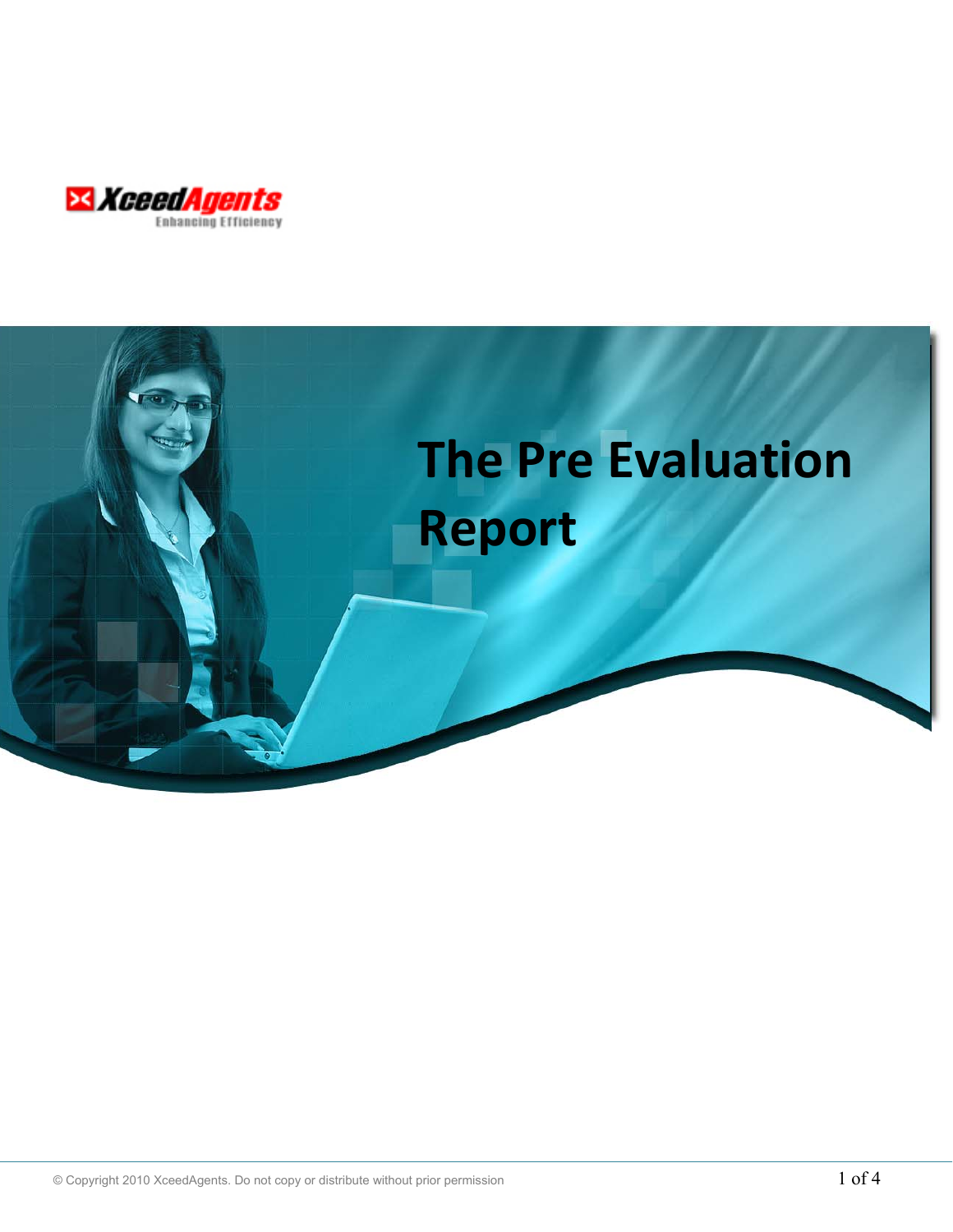# **Document History**

| <b>Document Created By:</b> |             |
|-----------------------------|-------------|
| Date of Creation:           | June 25' 10 |
| Approved By:                |             |
| Last Modified by:           |             |
| Date Modified:              |             |
| Document Version:           | 1.0         |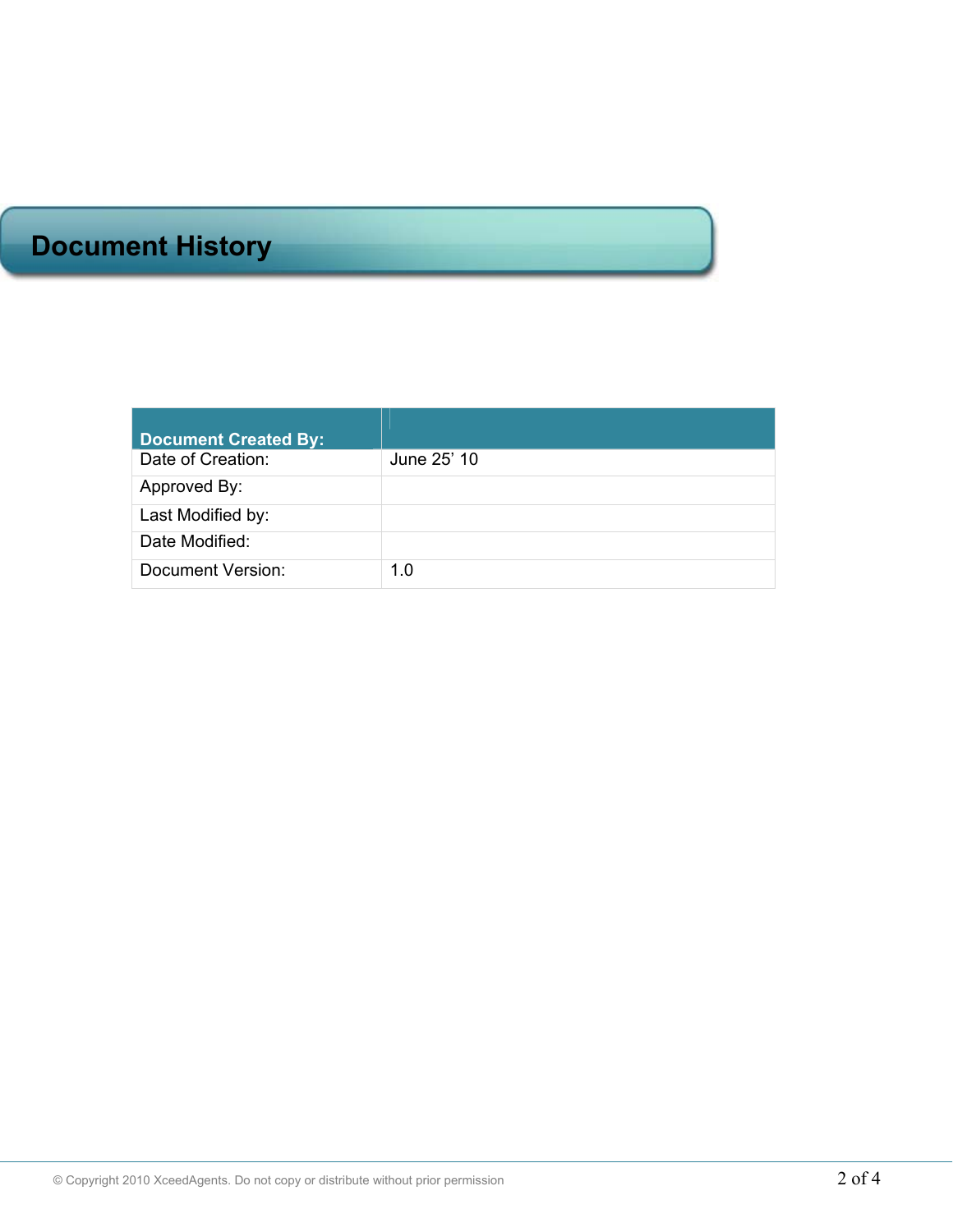# **Content Issues**

| <b>Content Issues</b>  |                     |
|------------------------|---------------------|
| <b>Keyword Density</b> | Keyword 1-2.28%     |
|                        | Keyword 2- N.A.     |
|                        | Keyword 3-0.76%     |
|                        | Keyword 4- 0.51%    |
|                        | Keyword 5- $0.51\%$ |
| Duplicate Content      | Not Copied          |

## **Meta Tag Analysis**

| <b>Meta Tag</b> | <b>Analysis</b>                                                                                                                                                                                                                                                                                                   |
|-----------------|-------------------------------------------------------------------------------------------------------------------------------------------------------------------------------------------------------------------------------------------------------------------------------------------------------------------|
| Title           | Title is too long.<br>$\bullet$<br>This tag contains 147 characters. This is too many for what<br>we would consider a 'robot friendly' web page. The<br>maximum number of characters we recommend for this tag<br>is 80.<br>Title relevancy to page content is very good (88%).                                   |
| Description     | Description Meta tag is too long.<br>$\bullet$<br>This tag contains 288 characters. This is too many for what<br>we would consider a 'robot friendly' description. The<br>maximum number of characters we recommend for this tag<br>is 200.<br>Description meta tag relevancy to page content is<br>fair. $(56%)$ |
| Keywords        | Keywords Meta tag contains no errors.<br>$\bullet$<br>This tag contains 19 keywords and 312 characters.<br>Keywords Meta tag relevancy to page content is excellent.<br>$(100\%)$                                                                                                                                 |
| Robots          | The Robots Meta tag contains no errors.<br>This tag contains 18 characters.                                                                                                                                                                                                                                       |